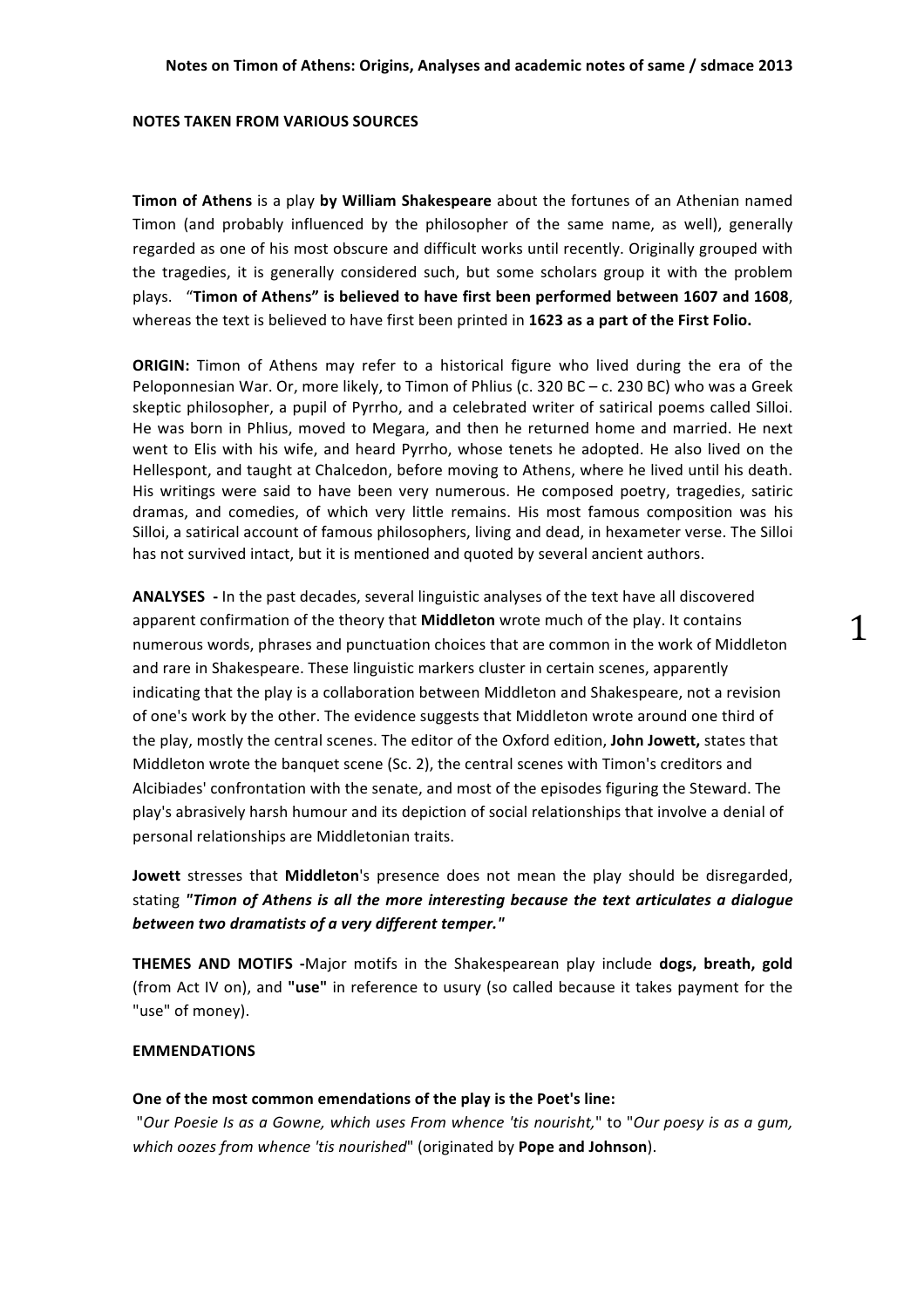**Soellner** says that such emendations erode the importance of this motif, and suggests a better **emendation would be "from" to "form,"** creating a mixed metaphor "revelatory of the poet's **inanity."**

**One odd emendation** that often appears near the end of the play is Alcibiades commanding his troops to "cull th' infected fourth" from the Senate, as if he intends to destroy a fourth of the Senate. The word in the folio is, in fact, "forth," suggesting that "th' infected" are simply the ones who argued strongly against the cases of Timon and Alicibiades's officer, and that the troops are to leave alone those who just went along with it.

### **Banquets and Feasting**

Banquets and feasting in Shakespeare are dramatically significant; besides sometimes being of central and structural importance, they often present dramatic spectacles in themselves. The first banquet of Timon of Athens reflects contemporary understandings of lavish Athenian entertainment at which Timon celebrates friendship and society. All the citizens are welcome to the banquet, as in accordance with the democratic principles of Athens.

**The second banquet functions as a parody of the first**, as Timon uses it to exact revenge on his false friends, before abandoning feasting and the city completely by exiling himself. The senses are absent from this feast: Timon mocks the insatiable appetite of his guests as he uncovers **dishes of smoke** and water. Timon is misled by facades of friendship, and so inflicts apropos revenge: misleading those that had misled him by having them suffer the disillusionment of mortal senses with the mere spectacle of a banquet.

Feasting had political importance both in **Ancient Greece and early modern England**. The accession of James I, however, brought to it a new level of hedonism. Excessive and riotous pageantry and feasting stirred anxiety about man's unbridled appetite and difficulty in keeping desire in check. It is likely that Shakespeare's audience would have been influenced in their perception of feasts by the religious precept of penitence. Fasting was a key feature of penitent behaviour.

Two Biblical banquets in particular resound in the language and themes of the play. The story of The Last Supper offers a model for sociable eating which *unites and yet anticipates* **betrayal.** The story of the **Prodigal Son,** on the other hand, serves to illuminate the *moral ambiguities of gluttony and excessive feasting.*

Shakespeare includes the character of Alcibiades, in the play, the ultimate redeemer of iniquitous Athens. He would have been known among the educated of the audience for his **presence at the Greek banquet in Plato's Symposium** at which he gets the last word on the nature of love, proposing that it cannot be found in superficial appearance.

**Robert Weimann** notes how the stage directions in the play inform us that the men of elevated status sit down at the main table in the middle of the stage, but Timon orders Apemantus to sit at a table by himself downstage from the main table.

From this positioning, a contrast is created between Timon and his guests giving eloquent speeches from the area around the table and Apemantus who is situated so as the audience can hear him, but the other characters behind him cannot.